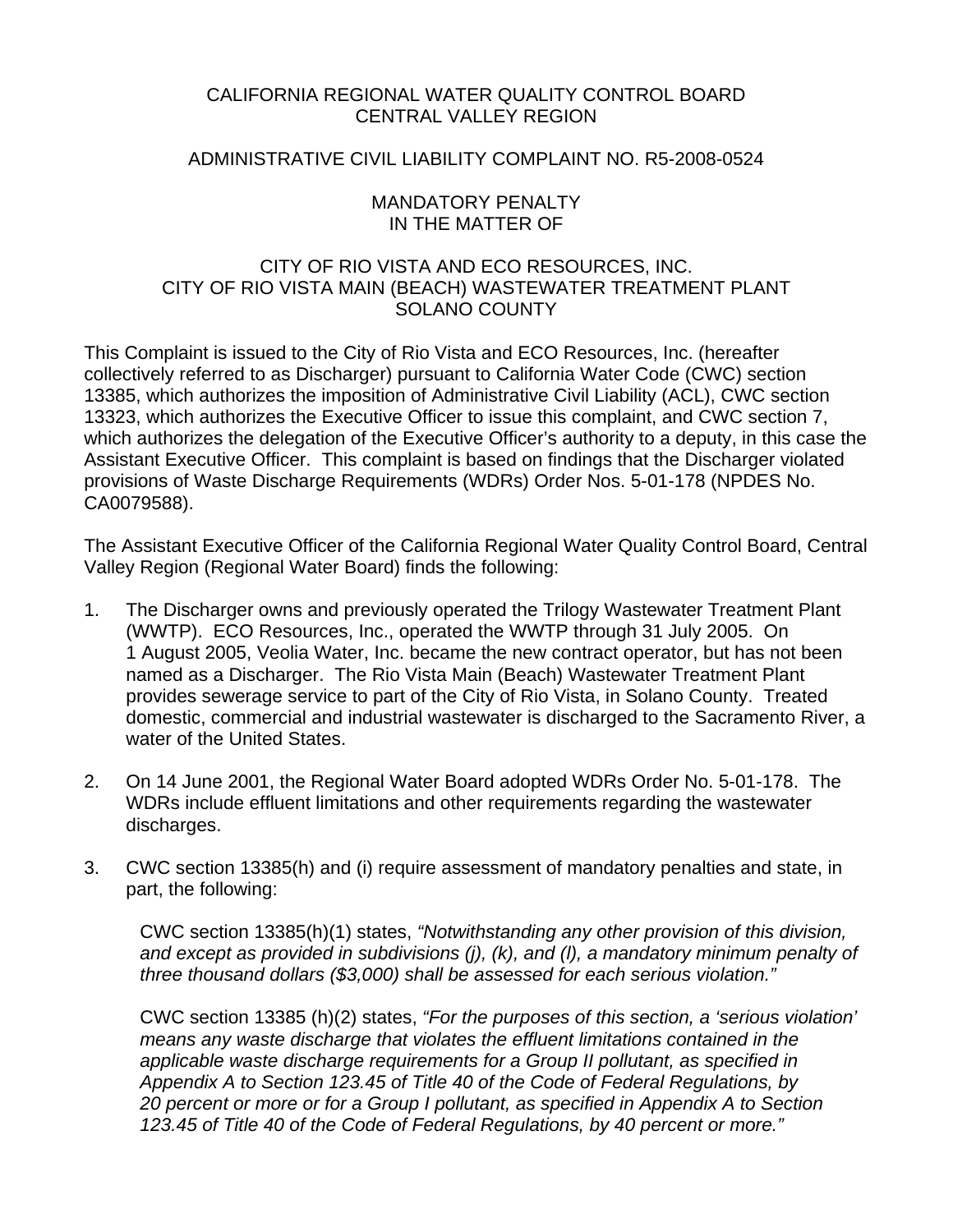ADMINISTRATIVE CIVIL LIABILITY COMPLAINT NO. R5-2008-0524  $-2$ -MANDATORY PENALTY CITY OF RIO VISTA AND ECO RESOURCES—Main (Beach) WWTP SOLANO COUNTY

CWC section 13385(i)(1) states, *"Notwithstanding any other provision of this division, and except as provided in subdivisions (j), (k), and (l), a mandatory minimum penalty of three thousand dollars (\$3,000) shall be assessed for each violation whenever the person does any of the following four or more times in any period of six consecutive months, except that the requirement to assess the mandatory minimum penalty shall not be applicable to the first three violations:*

- *A) Violates a waste discharge requirement effluent limitation.*
- B) *Fails to file a report pursuant to Section 13260.*
- C) *Files an incomplete report pursuant to Section 13260.*
- D) *Violates a toxicity effluent limitation contained in the applicable waste discharge requirements where the waste discharge requirements do not contain pollutantspecific effluent limitations for toxic pollutants."*
- 4. CWC section 13323 states, in part:

*"Any executive officer of a regional board may issue a complaint to any person on whom administrative civil liability may be imposed pursuant to this article. The complaint shall*  allege *the act or failure to act that constitutes a violation of law, the provision authorizing civil liability to be imposed pursuant to this article, and the proposed civil liability."*

- 5. The Regional Water Board adopted Administrative Civil Liability Order No. R5-2001-0185 on 26 July 2001 in the amount of \$30,000 in Mandatory Minimum Penalties (MMPs) for effluent violations from 1 January 2000 through 28 February 2001. The Regional Water Board has acknowledged that the Discharger completed a compliance project in lieu of payment of the penalty, and considers this prior matter resolved.
- 6. The Executive Officer issued Administrative Civil Liability Complaint No. R5-2002-0513 on 10 July 2002 for MMPs in the amount of \$3,000 for effluent violations from 1 March 2001 and ending on 31 March 2002. The Regional Water Board has accepted payment and considers this prior matter resolved.
- 7. WDRs Order No. 5-01-178 Effluent Limitations No. B.1. include, in part, the following effluent limitations:

| Constituent                         | <u>Unit</u>          | Monthly<br>Average | Weekly<br>Average | <b>Monthly</b><br>Median | Daily<br>Maximum |
|-------------------------------------|----------------------|--------------------|-------------------|--------------------------|------------------|
| BOD <sup>1,2</sup>                  | mg/L                 | 30                 | 45                |                          | 60               |
|                                     | lbs/day <sup>3</sup> | 163                | 244               |                          | 326              |
| Total Suspended Solids <sup>2</sup> | mg/L                 | 30                 | 45                |                          | 60               |
|                                     | lbs/day <sup>3</sup> | 163                | 244               |                          | 326              |
| Settleable Solids                   | mL/L                 | 0.1                |                   |                          | 0.2              |
| <b>Total Coliform Organisms</b>     | MPN/100 mL           |                    |                   | 23                       | 500              |
| <b>Chlorine Residual</b>            | mg/L                 | 0.01               |                   |                          | 0.02             |
|                                     | lbs/day <sup>3</sup> | 0.054              |                   |                          | 0.109            |

1 5-day, 20°C biochemical oxygen demand (BOD)

 $2^2$  To be ascertained by a 24-hour composite

 $3$  Based upon a design treatment capacity of 0.65 mgd (Applicable May-Oct).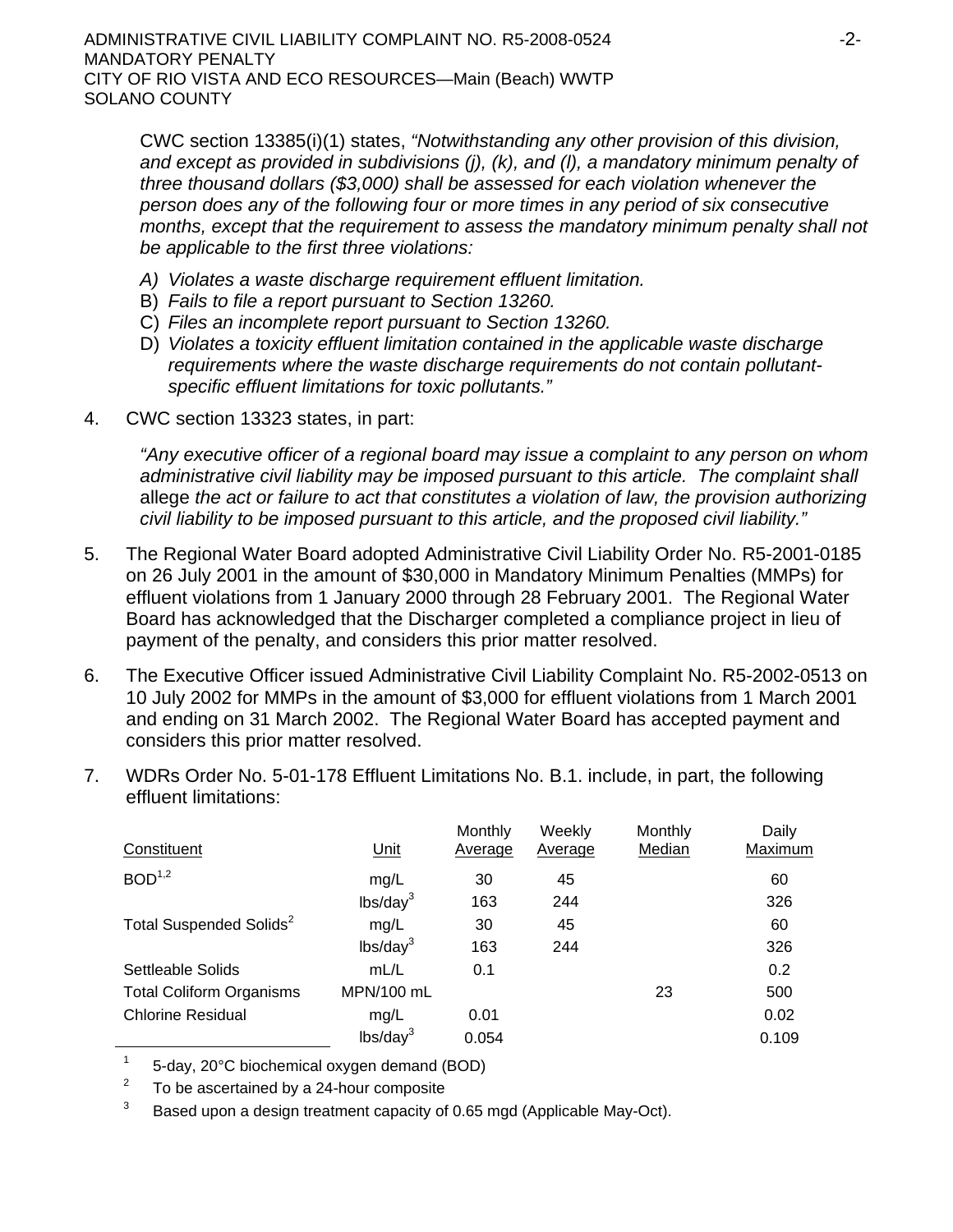8. WDRs Order No. 5-01-178 Effluent Limitations No. B.2. include, in part, the following effluent limitations:

| Constituent | Unit | Daily Maximum |
|-------------|------|---------------|
| Aluminum    | µg/L | 1053          |

9. WDRs Order No. 5-01-178 Effluent Limitations No. B.4 states that:

*"The discharge shall not have a pH less than 6.5 nor greater than 8.5."*

- 10. According to the Discharger's self-monitoring reports, the Discharger committed twentytwo (22) serious Group I violations of the above effluent limitations contained in Order No 5-01-178 during the period beginning 1 April 2002 and ending 31 December 2007. The violations are defined as serious because measured concentrations of Group I constituents exceeded maximum prescribed levels by more than 40 percent on these occasions. The mandatory minimum penalty for these serious violations is **sixty-six thousand dollars (\$66,000)**.
- 11. According to the Discharger's self-monitoring reports, the Discharger committed fourteen (14) serious violations of the above effluent limitations for Group II constituents contained in Order No. 5-01-178 during the period beginning 1 April 2002 and ending 31 December 2007. The violations are defined as serious because measured concentrations of Group II constituents exceeded maximum prescribed levels by more than 20 percent on these occasions. The mandatory minimum penalty for these serious violations is **forty-two thousand dollars (\$42,000)**.
- 12. According to the Discharger's self-monitoring reports, the Discharger committed sixty-four (64) non-serious violations of the above effluent limitations contained in Order No. 5-01-178 during the period beginning 1 April 2002 and ending 31 December 2007. Fiftyfour (54) of the non-serious violations are subject to mandatory penalties under CWC section 13385(i)(1) because these violations were preceded by three or more similar violations within a six-month period. The mandatory minimum penalty for these nonserious violations is **one hundred sixty-two thousand dollars (\$162,000).**
- 13. The total amount of the mandatory penalties assessed for the cited effluent violations is **two hundred seventy thousand dollars (\$270,000).** A detailed list of the cited effluent violations is included in Attachment A, a part of this Complaint.
- 14. CWC section 13385 (k)(1) states, in part:

*"In lieu of assessing all or a portion of the mandatory minimum penalties pursuant to subdivisions (h) and (i) against a publicly owned treatment works serving a small community, the state board or the regional board may elect to require the publicly owned treatment works to spend an equivalent amount towards the completion of a compliance project proposed by the publicly owned treatment works…*"

15. CWC section 13385 (k)(2) states, in part:

*"For the purposes of this subdivision, 'a publicly owned treatment works serving a small community' means a publicly owned treatment works serving a population of 10,000*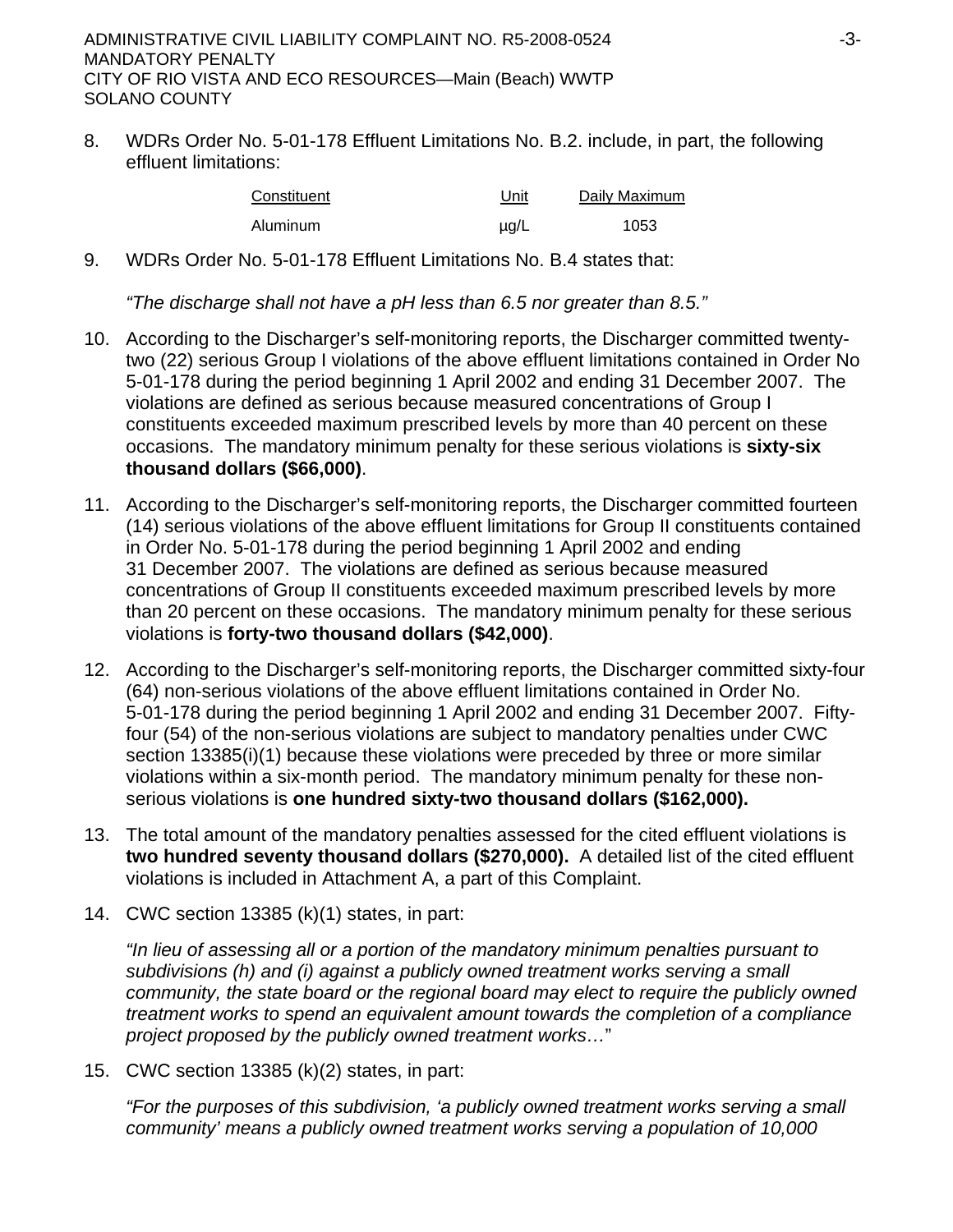*persons or fewer or a rural county, with a financial hardship as determined by the state board after considering such factors as median income of the residents, rate of unemployment, or low population density in the service area of the publicly owned treatment works."*

- 16. Staff at the State Water Resources Control Board has determined that the City of Rio Vista Main (Beach) Wastewater Treatment Plant is a publicly owned treatment works serving a small community.
- 17. The Discharger has spent \$1,179,744 for engineering design and construction of a secondary clarifier, bisulfite and hypochlorite system, and digester aeration, designed to correct the violations. The Discharger has completed the compliance project to address the effluent aluminum, BOD, chlorine residual, pH, total coliform organisms, total suspended solids, and settleable solids violations. With the completed compliance project, the Discharger has expended in excess of the mandatory minimum penalty that is required by CWC sections 13385(h) and (i).
- 18. The compliance project was performed in accordance with the State Water Resources Control Board Enforcement Policy.
- 19. Issuance of this Administrative Civil Liability Complaint to enforce CWC Division 7, Chapter 5.5 is exempt from the provisions of the California Environmental Quality Act (Pub. Resources Code section 21000 et seq.), in accordance with California Code of Regulations, title 14, section 15321(a)(2).

# **THE CITY OF RIO VISTA AND ECO RESOURCES, INC ARE HEREBY GIVEN NOTICE THAT:**

- 1. The Assistant Executive Officer of the Regional Water Board proposes that the Discharger be assessed an Administrative Civil Liability in the amount of **two hundred seventy thousand dollars (\$270,000)**.
- 2. The Regional Water Board considers payment of the above penalty satisfied through the completion of the compliance project described above in accordance with CWC section 13385(k).
- 3. A hearing on this matter will be held at the Regional Water Board meeting scheduled on **31 July/1 August 2008**, unless the Discharger agrees to waive the hearing by completing the attached form and returning it to the Regional Water Board by **4 June 2008**:
- 4. If a hearing on this matter is held, the Regional Water Board will consider whether to affirm, reject, or modify the proposed Administrative Civil Liability, or whether to refer the matter to the Attorney General for recovery of judicial civil liability.

JACK E. DEL CONTE, Assistant Executive Officer

5 May 2008

Attachment A: Record of Violations BLH: 05/05/08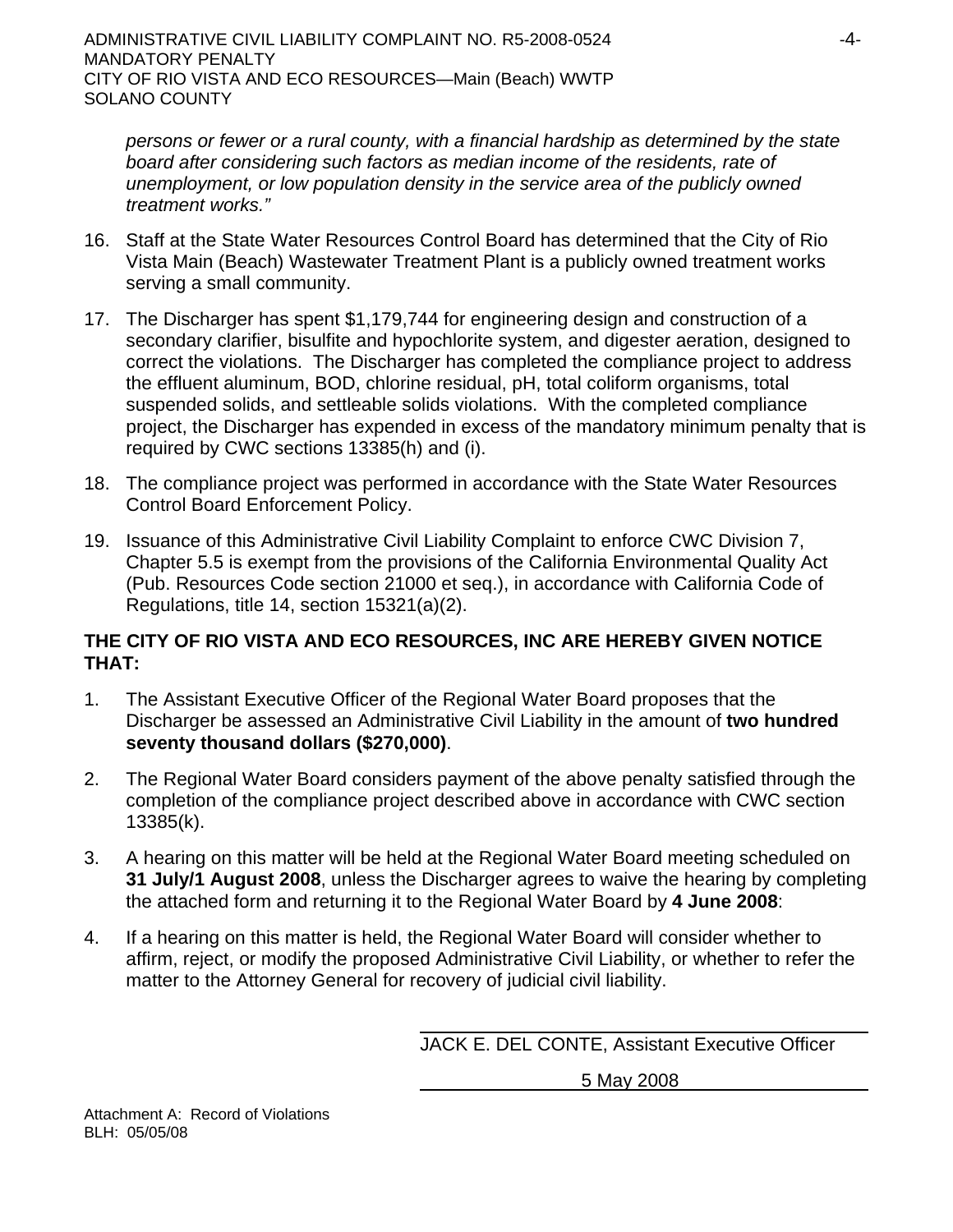# **WAIVER OF HEARING FOR ADMINISTRATIVE CIVIL LIABILITY COMPLAINT**

By signing this waiver, I affirm and acknowledge the following:

- 1. I am duly authorized to represent the City of Rio Vista and ECO Resources, Inc. (hereinafter "Discharger") in connection with Administrative Civil Liability Complaint No. R5-2008-0524 (hereinafter the "Complaint");
- 2. I am informed of the right provided by California Water Code section 13323, subdivision (b), to a hearing within ninety (90) days of service of the Complaint;
- 3. I hereby waive the Discharger's right to a hearing before the California Regional Water Quality Control Board, Central Valley Region, within ninety (90) days of the date of service of the Complaint; and
- 4. I certify that the Discharger has expended an amount equal to or in excess of the assessed mandatory minimum penalties through completion of the compliance project specified in the Complaint. The Regional Water Board will accept the compliance project in lieu of monetary penalties.
- 5. I understand the completion of the above compliance project constitutes a settlement of the Complaint, and that any settlement will not become final until after the 30-day public notice and comment period mandated by Federal regulations (40 CFR 123.27) expires. Should the Regional Water Board receive new information during this comment period, the Regional Water Board may withdraw the complaint and issue a new complaint.
- 6. I understand that payment of the above amount is not a substitute for compliance with applicable laws and that continuing violations of the type alleged in the Complaint may subject the Discharger to further enforcement, including additional civil liability.

(Print Name and Title)

(Signature)

(Date)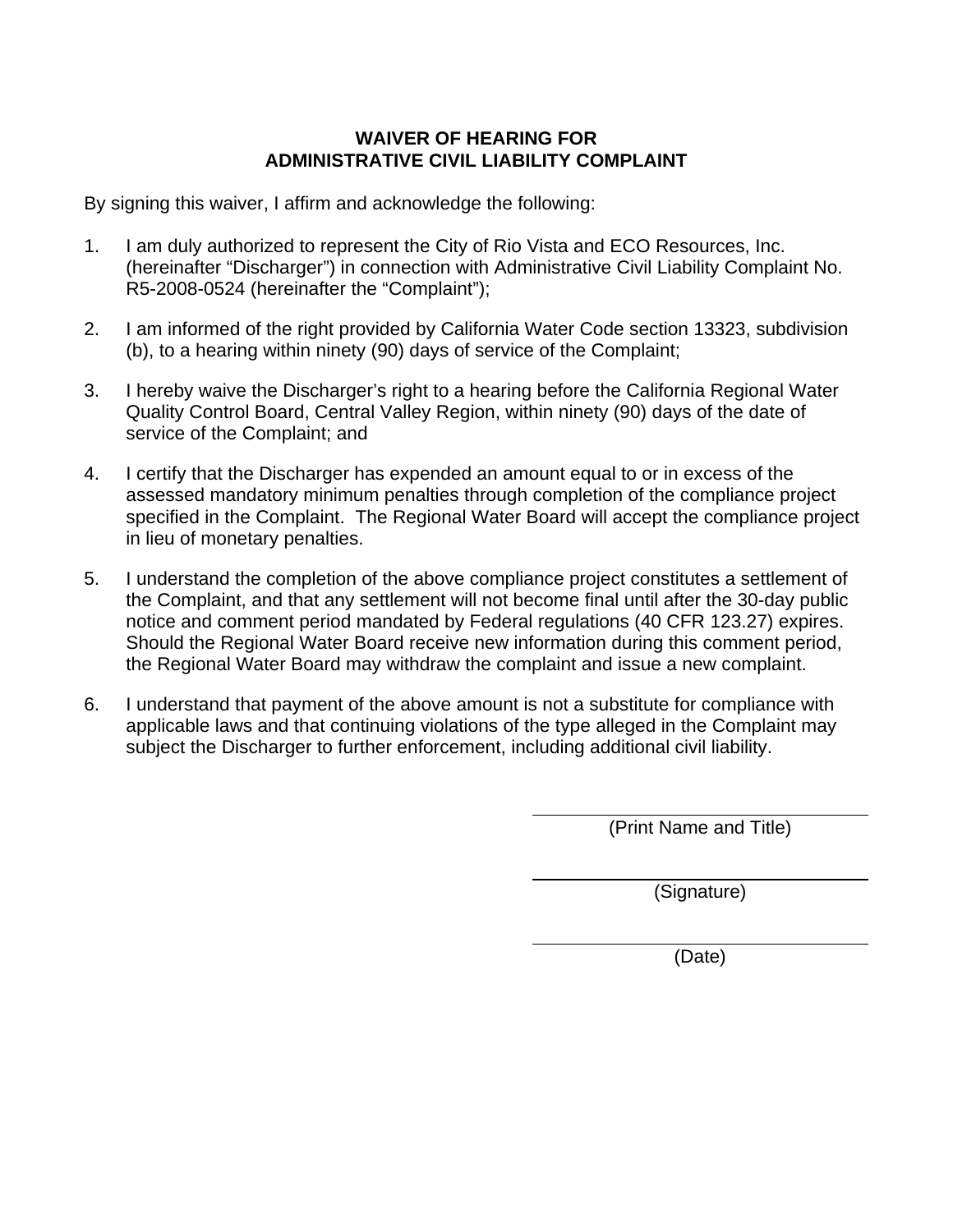#### **ATTACHMENT A ADMINISTRATIVE CIVIL LIABILITY COMPLAINT NO. R5-2008-0524**

#### **City of Rio Vista and ECO Resources, Inc.**

**Beach Wastewater Treatment Plant** 

RECORD OF VIOLATIONS (1 April 2002 – 31 December 2007) MANDATORY PENALTIES (Data reported under Monitoring and Reporting Program No. 5-01-178)

| 1              | <b>Date</b> | <b>Violation Type</b> | Units     | Limit | $\underline{\mathtt{d}}$ | Period Type           | Rate* |                         |
|----------------|-------------|-----------------------|-----------|-------|--------------------------|-----------------------|-------|-------------------------|
|                |             |                       |           |       |                          |                       |       | Remarks                 |
|                | 4-Sep-02    | Coliform              | MPN/100ml | 500   | 1600                     | daily                 |       | 3                       |
| $\overline{2}$ | 23-Dec-02   | Coliform              | MPN/100ml | 500   | 900                      | daily                 |       | 3                       |
| 3              | 16-Jun-03   | Coliform              | mg/L      | 500   | 1600                     | daily                 |       | 3                       |
| 4              | 16-Dec-03   | <b>BOD</b>            | mg/L      | 45    | 48                       | 7-day<br>instantaneou |       | 3                       |
| 5              | 7-Jan-04    | pH                    | pH unit   | 6.5   | 6.1                      | S<br>instantaneou     |       | 3                       |
| 6              | 8-Jan-04    | pH                    | pH unit   | 6.5   | 6                        | S                     |       | 3                       |
| $\overline{7}$ | 18-Aug-04   | Aluminum              | $\mu$ g/L | 1053  | 1300                     | daily                 |       | 3                       |
| 8              | 19-Aug-04   | <b>TSS</b>            | mg/L      | 60    | 74                       | daily                 |       | 3                       |
| 9              | 25-Aug-04   | <b>TSS</b>            | mg/L      | 45    | 52                       | weekly                |       | 3                       |
| 10             | 31-Aug-04   | <b>BOD</b>            | mg/L      | 45    | 45.5                     | weekly                |       | 4                       |
| 11             | 31-Aug-04   | <b>BOD</b>            | mg/L      | 30    | 34                       | monthly               |       | 4                       |
| 12             | 31-Aug-04   | <b>BOD</b>            | mg/L      | 60    | 72                       | daily                 |       | 4                       |
| 13             | 31-Aug-04   | Coliform              | MPN/100mL | 23    | 240                      | monthly               |       | 4                       |
| 14             | 31-Aug-04   | <b>TSS</b>            | mg/L      | 30    | 51                       | monthly               |       | 1                       |
| 15             | 31-Aug-04   | <b>TSS</b>            | mg/L      | 60    | 84                       | daily                 |       | 1                       |
| 16             | 31-Aug-04   | <b>TSS</b>            | mg/L      | 45    | 57                       | weekly                |       | 4                       |
| 17             | 4-Oct-04    | Chlorine              | mg/L      | 0.02  | 15                       | daily                 |       | 4                       |
| 18             | 4-Oct-04    | Chlorine              | lbs/day   | 0.109 | 18                       | daily                 | 0.431 | 4                       |
| 19             | 31-Oct-04   | Coliform              | mg/L      | 23    | 31.5                     | monthly               |       | 1                       |
| 20             | 30-Nov-04   | Coliform              | mg/L      | 23    | 40                       | monthly               |       | 4                       |
| 21             | 28-Feb-05   | Coliform              | MPN/100mL | 23    | 39                       | Mthly mdn             |       | 4                       |
| 22             | 31-Mar-05   | Coliform              | MPN/100mL | 23    | 130                      | Mthly mdn             |       | 4                       |
| 23             | 28-Apr-05   | Coliform              | MPN/100mL | 500   | 1600                     | daily                 |       | 1                       |
| 24             | 19-Jun-05   | Coliform              | MPN/100mL | 500   | 1600                     | Daily                 |       | 4                       |
| 25             | 30-Jun-05   | Coliform              | MPN/100mL | 23    | 37                       | Mthly mdn             |       | 4                       |
| 26             | 12-Jul-05   | Sett. Solids          | mL/L      | 0.2   | 4                        | Daily                 |       | 1                       |
| 27             | 13-Jul-05   | Coliform              | MPN/100mL | 500   | 1600                     | Daily                 |       | 4                       |
| 28             | 14-Jul-05   | Chlorine              | lbs/day   | 0.109 | 0.3                      | Daily                 | 0.893 | 2                       |
| 29             | 14-Jul-05   | Chlorine              | mg/L      | 0.02  | 0.04                     | Daily                 |       | 2                       |
| 30             | 21-Jul-05   | Chlorine              | lbs/day   | 0.109 | 0.43                     | Daily                 | $***$ | $\overline{c}$          |
| 31             | 21-Jul-05   | Chlorine              | mg/L      | 0.02  | 4.9                      | Daily                 |       | $\overline{2}$          |
| 32             | 1-Aug-05    | Chlorine              | lbs/day   | 0.109 | 35.4                     | Daily                 | 0.424 | $\overline{\mathbf{c}}$ |
| 33             | 1-Aug-05    | Chlorine              | mg/L      | 0.02  | 10                       | Daily                 |       | $\overline{c}$          |
| 34             | 2-Aug-05    | Chlorine              | lbs/day   | 0.109 | 17.4                     | Daily                 | 0.463 | 2                       |
| 35             | 2-Aug-05    | Chlorine              | mg/L      | 0.02  | 4.5                      | Daily                 |       | $\overline{c}$          |
| 36             | 4-Aug-05    | Chlorine              | lbs/day   | 0.109 | 22                       | Daily                 | 0.432 | $\overline{\mathbf{c}}$ |
| 37             | 4-Aug-05    | Chlorine              | mg/L      | 0.02  | 5                        | Daily                 |       | $\overline{c}$          |
| 38             | 10-Aug-05   | Chlorine              | lbs/day   | 0.109 | 23                       | Daily                 | 0.452 | $\overline{c}$          |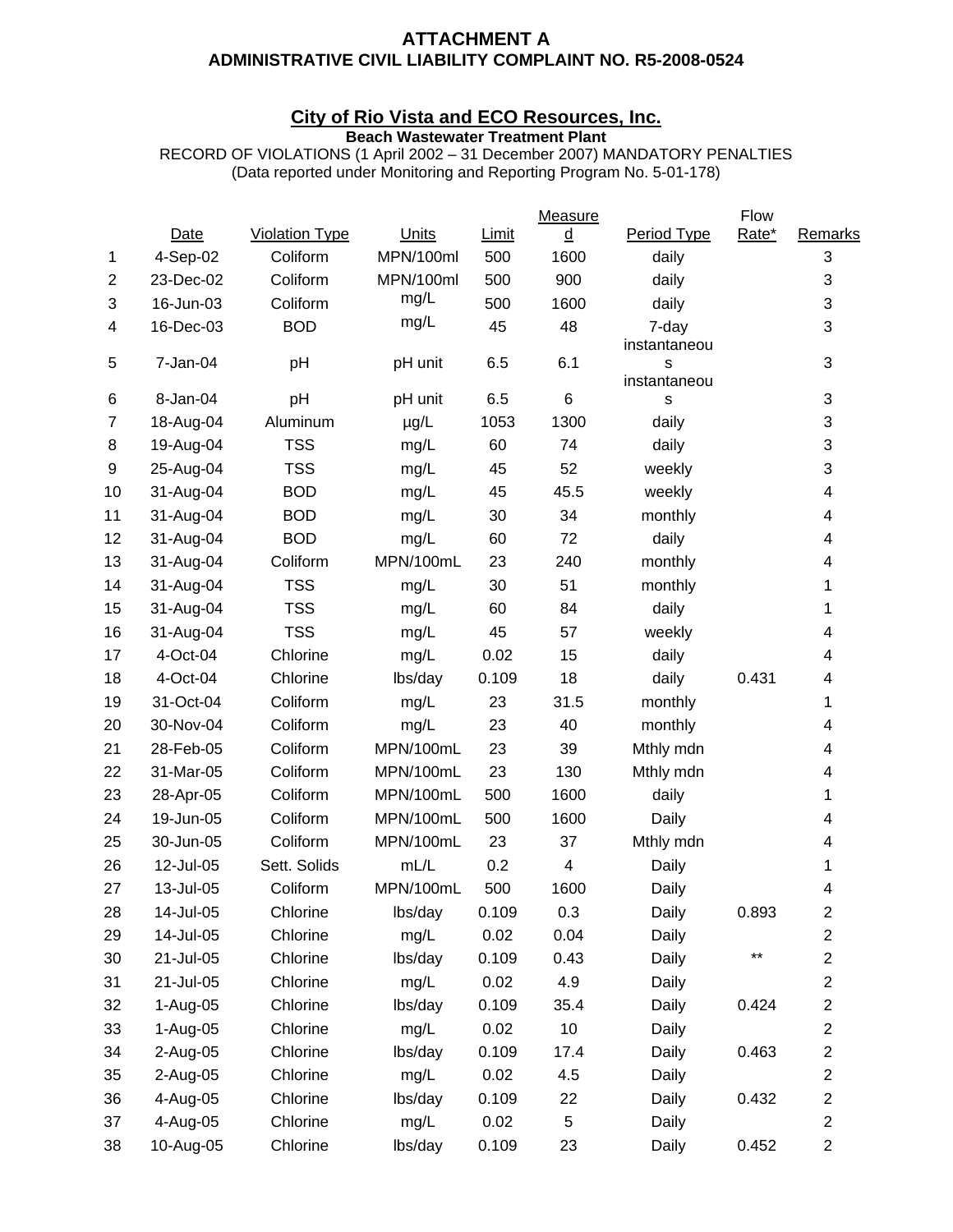## Attachment A -2-City of Rio Vista and Eco Resources, Inc. Beach (Main) WWTF Record of Violations

| <b>Violation Type</b><br>Units<br>$\underline{\mathtt{d}}$<br>Period Type<br>Date<br>Limit<br>Chlorine<br>mg/L<br>0.02<br>6.1<br>Daily<br>39<br>10-Aug-05<br><b>BOD</b><br>40<br>lbs/day<br>326<br>421<br>18-Aug-05<br>Daily<br>41<br><b>BOD</b><br>mg/L<br>60<br>97<br>18-Aug-05<br>Daily<br>42<br><b>BOD</b><br>lbs/day<br>244<br>421<br>20-Aug-05<br>Weekly<br>43<br><b>BOD</b><br>mg/L<br>45<br>97<br>20-Aug-05<br>Weekly<br>31-Aug-05<br>Chlorine<br>lbs/day<br>0.054<br>4<br>Monthly<br>44 | Rate*<br>Remarks<br>$\overline{2}$<br>4<br>0.52<br>1<br>0.478<br>1<br>1<br>0.452<br>$\overline{\mathbf{c}}$<br>$\overline{2}$<br>1 |
|--------------------------------------------------------------------------------------------------------------------------------------------------------------------------------------------------------------------------------------------------------------------------------------------------------------------------------------------------------------------------------------------------------------------------------------------------------------------------------------------------|------------------------------------------------------------------------------------------------------------------------------------|
|                                                                                                                                                                                                                                                                                                                                                                                                                                                                                                  |                                                                                                                                    |
|                                                                                                                                                                                                                                                                                                                                                                                                                                                                                                  |                                                                                                                                    |
|                                                                                                                                                                                                                                                                                                                                                                                                                                                                                                  |                                                                                                                                    |
|                                                                                                                                                                                                                                                                                                                                                                                                                                                                                                  |                                                                                                                                    |
|                                                                                                                                                                                                                                                                                                                                                                                                                                                                                                  |                                                                                                                                    |
|                                                                                                                                                                                                                                                                                                                                                                                                                                                                                                  |                                                                                                                                    |
|                                                                                                                                                                                                                                                                                                                                                                                                                                                                                                  |                                                                                                                                    |
| 45<br>Chlorine<br>0.01<br>1.07<br>31-Aug-05<br>mg/L<br>Monthly                                                                                                                                                                                                                                                                                                                                                                                                                                   |                                                                                                                                    |
| Sett. Solids<br>mL/L<br>46<br>0.2<br>0.6<br>2-Sep-05<br>Daily                                                                                                                                                                                                                                                                                                                                                                                                                                    |                                                                                                                                    |
| Coliform<br>MPN/100mL<br>500<br>1600<br>47<br>3-Sep-05<br>Daily                                                                                                                                                                                                                                                                                                                                                                                                                                  | 4                                                                                                                                  |
| Coliform<br>MPN/100mL<br>1600<br>48<br>500<br>8-Sep-05<br>Daily                                                                                                                                                                                                                                                                                                                                                                                                                                  | 4                                                                                                                                  |
| mL/L<br>49<br>Sett. Solids<br>0.2<br>0.3<br>12-Sep-05<br>Daily                                                                                                                                                                                                                                                                                                                                                                                                                                   | 1                                                                                                                                  |
| 50<br>Coliform<br>MPN/100mL<br>23<br>500<br>30-Sep-05<br>Monthly                                                                                                                                                                                                                                                                                                                                                                                                                                 | 4                                                                                                                                  |
| 51<br>31-Dec-05<br>Coliform<br>MPN/100mL<br>23<br>33<br>Monthly                                                                                                                                                                                                                                                                                                                                                                                                                                  | 4                                                                                                                                  |
| MPN/100mL<br>52<br>31-Jan-06<br>Coliform<br>23<br>28<br>Monthly                                                                                                                                                                                                                                                                                                                                                                                                                                  | 4                                                                                                                                  |
| mL/L<br>53<br>$1-May-06$<br>Sett. Solids<br>0.2<br>45<br>Daily                                                                                                                                                                                                                                                                                                                                                                                                                                   | 1                                                                                                                                  |
| <b>TSS</b><br>54<br>lbs/day<br>326<br>1213<br>3-May-06<br>Daily                                                                                                                                                                                                                                                                                                                                                                                                                                  | 0.535<br>1                                                                                                                         |
| 55<br><b>TSS</b><br>60<br>300<br>3-May-06<br>mg/L<br>Daily                                                                                                                                                                                                                                                                                                                                                                                                                                       | 1                                                                                                                                  |
| Sett. Solids<br>mL/L<br>56<br>0.2<br>1<br>5-May-06<br>Daily                                                                                                                                                                                                                                                                                                                                                                                                                                      | 1                                                                                                                                  |
| <b>TSS</b><br>57<br>lbs/day<br>6-May-06<br>244<br>644<br>Weekly                                                                                                                                                                                                                                                                                                                                                                                                                                  | 0.54<br>1                                                                                                                          |
| 58<br><b>TSS</b><br>45<br>159<br>6-May-06<br>mg/L<br>Weekly                                                                                                                                                                                                                                                                                                                                                                                                                                      | 1                                                                                                                                  |
| <b>TSS</b><br>59<br>60<br>62<br>10-May-06<br>mg/L<br>Daily                                                                                                                                                                                                                                                                                                                                                                                                                                       | 4                                                                                                                                  |
| MPN/100mL<br>1600<br>60<br>Coliform<br>500<br>12-May-06<br>Daily                                                                                                                                                                                                                                                                                                                                                                                                                                 | 4                                                                                                                                  |
| <b>TSS</b><br>61<br>mg/L<br>45<br>62<br>13-May-06<br>Weekly                                                                                                                                                                                                                                                                                                                                                                                                                                      | 4                                                                                                                                  |
| 1600<br>62<br>Coliform<br>MPN/100mL<br>500<br>18-May-06<br>Daily                                                                                                                                                                                                                                                                                                                                                                                                                                 | 4                                                                                                                                  |
| 63<br>Coliform<br>MPN/100mL<br>920<br>25-May-06<br>500<br>Daily                                                                                                                                                                                                                                                                                                                                                                                                                                  | 4                                                                                                                                  |
| MPN/100mL<br>Coliform<br>23<br>1260<br>64<br>31-May-06<br>Monthly                                                                                                                                                                                                                                                                                                                                                                                                                                | 4                                                                                                                                  |
| 65<br><b>TSS</b><br>lbs/day<br>163<br>365<br>31-May-06<br>Monthly                                                                                                                                                                                                                                                                                                                                                                                                                                | 0.522<br>1                                                                                                                         |
| <b>TSS</b><br>30<br>84<br>66<br>31-May-06<br>mg/L<br>Monthly                                                                                                                                                                                                                                                                                                                                                                                                                                     | 1                                                                                                                                  |
| Sett. Solids<br>mL/L<br>Daily<br>6-Jun-06<br>0.2<br>0.6<br>67                                                                                                                                                                                                                                                                                                                                                                                                                                    | 1                                                                                                                                  |
| Coliform<br>MPN/100mL<br>500<br>1600<br>68<br>15-Jun-06<br>Daily                                                                                                                                                                                                                                                                                                                                                                                                                                 | 4                                                                                                                                  |
| 22-Jun-06<br>Coliform<br>MPN/100mL<br>Daily<br>69<br>500<br>540                                                                                                                                                                                                                                                                                                                                                                                                                                  | 4                                                                                                                                  |
| 90<br>70<br>30-Jun-06<br>Coliform<br>MPN/100mL<br>23<br>Monthly                                                                                                                                                                                                                                                                                                                                                                                                                                  | 4                                                                                                                                  |
| 6-Jul-06<br>Coliform<br>MPN/100mL<br>1600<br>71<br>500<br>Daily                                                                                                                                                                                                                                                                                                                                                                                                                                  | 4                                                                                                                                  |
| Coliform<br>72<br>26-Jul-06<br>MPN/100mL<br>500<br>1600<br>Daily                                                                                                                                                                                                                                                                                                                                                                                                                                 | 4                                                                                                                                  |
| 31-Jul-06<br>Coliform<br>MPN/100mL<br>Monthly<br>73<br>23<br>170                                                                                                                                                                                                                                                                                                                                                                                                                                 | 4                                                                                                                                  |
| <b>TSS</b><br>$2-Au$ g-06<br>mg/L<br>60<br>72<br>Daily<br>74                                                                                                                                                                                                                                                                                                                                                                                                                                     | 4                                                                                                                                  |
| 75<br>5-Aug-06<br><b>TSS</b><br>45<br>mg/L<br>72<br>Weekly                                                                                                                                                                                                                                                                                                                                                                                                                                       | 1                                                                                                                                  |
| 16-Aug-06<br><b>TSS</b><br>lbs/day<br>244<br>258<br>76<br>Weekly                                                                                                                                                                                                                                                                                                                                                                                                                                 | 0.468<br>4                                                                                                                         |
| 16-Aug-06<br><b>TSS</b><br>60<br>77<br>mg/L<br>66<br>Daily                                                                                                                                                                                                                                                                                                                                                                                                                                       | 4                                                                                                                                  |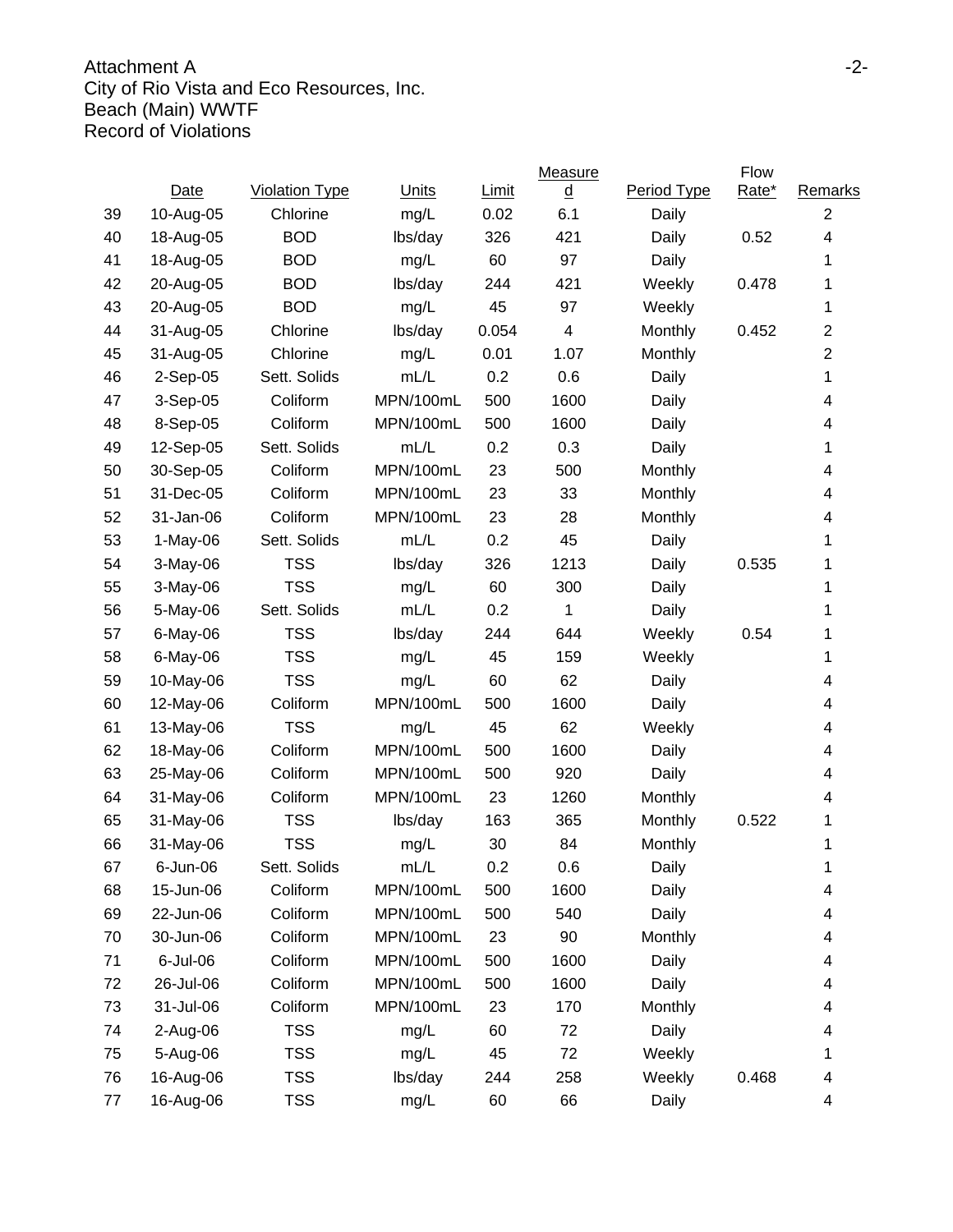#### Attachment A -3-City of Rio Vista and Eco Resources, Inc. Beach (Main) WWTF Record of Violations

|     |           |                       |           |       | <b>Measure</b>           |             | Flow  |                |
|-----|-----------|-----------------------|-----------|-------|--------------------------|-------------|-------|----------------|
|     | Date      | <b>Violation Type</b> | Units     | Limit | $\underline{\mathtt{d}}$ | Period Type | Rate* | <b>Remarks</b> |
| 78  | 19-Aug-06 | <b>TSS</b>            | mg/L      | 45    | 66                       | Weekly      |       | 1              |
| 79  | 31-Aug-06 | Coliform              | MPN/100mL | 23    | 110                      | Monthly     |       | 4              |
| 80  | 31-Aug-06 | <b>TSS</b>            | mg/L      | 30    | 42                       | Monthly     |       | 1              |
| 81  | 5-Sep-06  | Coliform              | MPN/100mL | 500   | 540                      | Daily       |       | 4              |
| 82  | 7-Sep-06  | <b>TSS</b>            | mg/L      | 45    | 56                       | Weekly      |       | 4              |
| 83  | 12-Sep-06 | Coliform              | MPN/100mL | 500   | 920                      | Daily       |       | 4              |
| 84  | 13-Sep-06 | Coliform              | MPN/100mL | 500   | 1600                     | Daily       |       | 4              |
| 85  | 19-Sep-06 | Coliform              | MPN/100mL | 500   | 920                      | Daily       |       | 4              |
| 86  | 20-Sep-06 | Coliform              | MPN/100mL | 500   | 1600                     | Daily       |       | 4              |
| 87  | 26-Sep-06 | Coliform              | MPN/100mL | 500   | 920                      | Daily       |       | 4              |
| 88  | 30-Sep-06 | Coliform              | MPN/100mL | 23    | 64                       | Monthly     |       | 4              |
| 89  | 5-Oct-06  | Coliform              | MPN/100mL | 500   | 1600                     | Daily       |       | 4              |
| 90  | 31-Oct-06 | Coliform              | MPN/100mL | 24    | 28                       | Monthly     |       | 4              |
| 91  | 30-Nov-06 | Coliform              | MPN/100mL | 23    | 33                       | Monthly     |       | 4              |
| 92  | 30-Jan-07 | Coliform              | MPN/100mL | 23    | 33                       | Monthly     |       | 4              |
| 93  | 4-May-07  | Coliform              | MPN/100mL | 500   | 540                      | Daily       |       | 3              |
| 94  | 10-May-07 | Coliform              | MPN/100mL | 500   | 540                      | Daily       |       | 4              |
| 95  | 30-May-07 | Coliform              | MPN/100mL | 23    | 220                      | Monthly     |       | 4              |
| 96  | 30-Jun-07 | Coliform              | MPN/100mL | 23    | 49                       | Monthly     |       | 4              |
| 97  | 5-Jul-07  | Coliform              | MPN/100mL | 500   | 1600                     | Daily       |       | 4              |
| 98  | 27-Jul-07 | Coliform              | MPN/100mL | 500   | 540                      | Daily       |       | 4              |
| 99  | 31-Jul-07 | Coliform              | MPN/100mL | 23    | 49                       | Monthly     |       | 4              |
| 100 | 30-Nov-07 | Coliform              | MPN/100mL | 23    | 26                       | Monthly     |       | 4              |
|     |           |                       |           |       |                          |             |       |                |

#### Remarks:

- 1. Serious Violation: For Group I pollutants that exceed the effluent limitation by 40 percent or more.
- 2. Serious Violation: For Group II pollutants that exceed the effluent limitation by 20 percent or more.
- 3. Non-serious violations falls within the first three violations in a six-month period, thus is exempt.
- 4. Non-serious violation subject to mandatory penalties.
- 5. Mass rate limitation exceedances due only to wet weather not assessed MMPs pursuant to State Water Board Order WQO 2004-0013.

| <b>VIOLATIONS AS OF:</b>                  | 12/31/2007 |
|-------------------------------------------|------------|
| <b>Group I Serious Violations:</b>        | 22         |
| <b>Group II Serious Violations:</b>       | 14         |
| Non-Serious Exempt from MPs:              | 10         |
| Non-serious Violations Subject to MPs:    | 54         |
| Mass Limit Violations Not Subject to MPs: | 0          |
| <b>Total Violations Subject to MPs:</b>   | 90         |

#### **Mandatory Minimum Penalty = (36 Serious Violations + 54 Non-Serious Violations) x \$3,000 = \$270,000**

\* Arithmetic mean of all 1-day flow rates (in MGD) while discharging to surface waters during limitation period. Values greater than the design dry weather flow rate (0.65 MGD) are considered wet weather for purposes of applying SWRCB Order WQO 2004-0013.